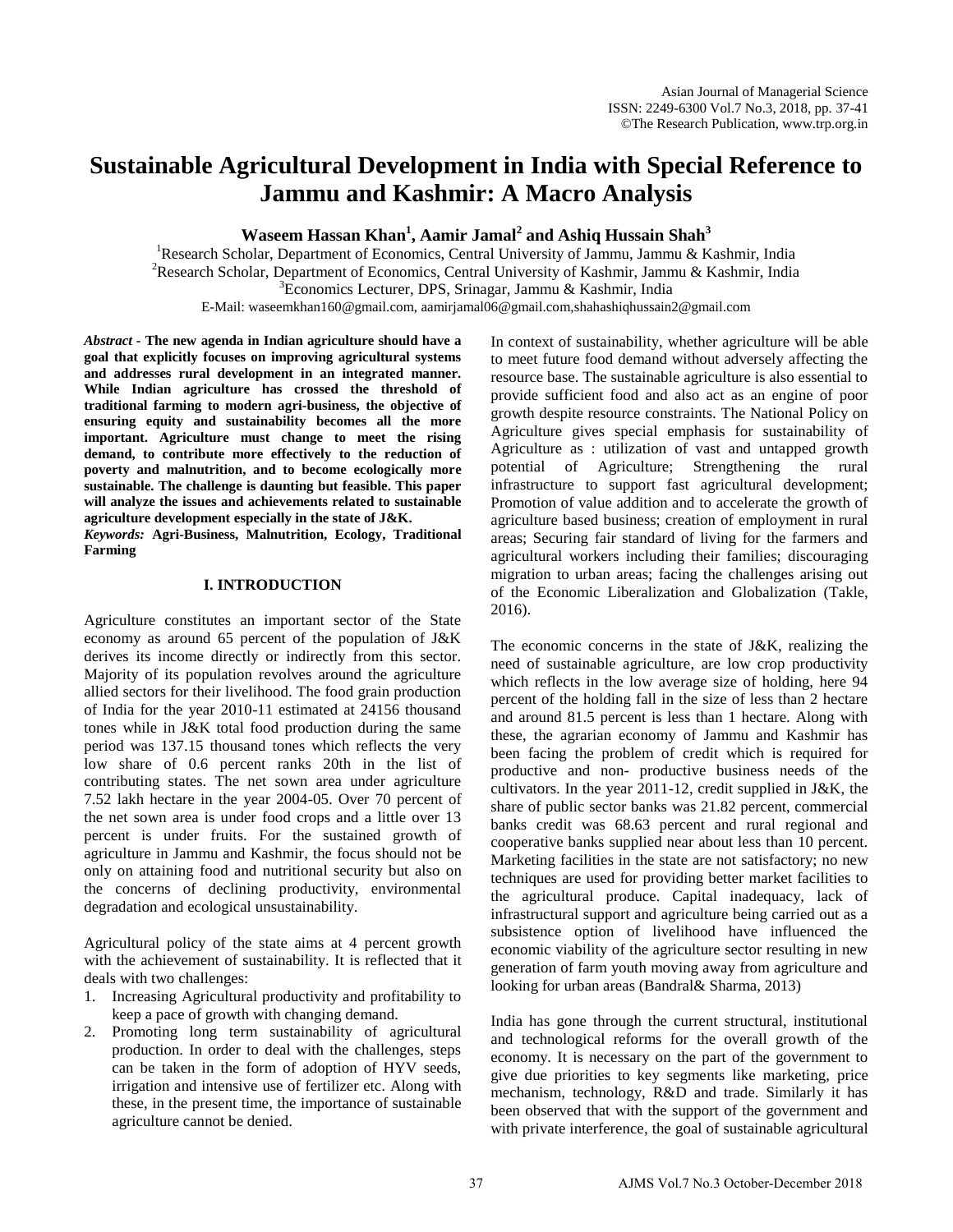can be attained. At the same time, priorities must be given to enhance the overall standard of living of the rural poor so that it would go a long way for eliminating socio-economic constraints like poverty, hunger and malnutrition (Samantaray, 2015). The growth and development in the agriculture is achieved by Green Revolution. It is the need of the hour to maintain the resources and to respond the climate change. The conservation of water resources is required to be focused. To face the difficulties in summer and the decrement in the rain fall, it is important to save a single drop of water, for this one of the strategies that to pour the water collected by the roof in the land, other strategies may be dividing land in to several other parts to match the demand and supply for food grains and the vegetables (Nerker, *et al,* 2013). From the performance of agricultural sector of India we will easily recognize that performance have been increased in a significant manner over the years. Despite of many challenges like urbanization, growth of secondary sector etc. it has achieved a significant growth (Shukla & Dwivedi, 2015).

The conditions for development of sustainable agriculture are becoming more and more favorable. New opportunities are opening the eyes of farmers, development workers, researchers and policy makers. They now see the potential and importance of these practices not only for their direct economic interest but also as the basis of further intensification and ecological sustainability. This does not mean that agro-chemicals can be abandoned. Also, research has an important role to play. Bankers and funders should think of how best to provide incentives and credits, accessible to poor farmers and women, to make investment in dry land farming possible. As conditions for farming will continue to change, the key to sustainable agriculture is the capacity of farmers and all other actors in agricultural development, as well as the wider society, to learn, experiment, adapt and cooperate in an effective way. To conclude, a small farm management to improve productivity, profitability and sustainability of the farming system will go a long way to ensure the all-round sustainability (Narayan, 2012). Waseem Hassan Khan. Aamir Jamal and Ashiq Hussain Shah<br>an be attained. At the same time, priorities must be given<br>no cohemec the overall sundant of thiving of the runt poor so<br>product and the word sundant of the same time

## **II. OBJECTIVES**

- 1. To highlight potentials, limitations/drawbacks and strategies for the sustainable development of agriculture sector in J&K.
- 2. To study recent achievements in terms of Seed Replacement Rate (SRR) in the state of J&K.
- 3. To study financial achievements of various Centrally Sponsored Schemes implemented for the welfare of farmers and sustainable growth in agricultural sector of J&K.

## **III. METHODOLOGY**

This study is based on the secondary data. The data collected from different sources especially from J&K Annual Economic Surveys for the years from 2014-17. Besides this, data is also collected from other different reliable sources like articles, reports, journals etc.

## **IV. DISCUSSION**

The Agriculture Sector in J&K faces many problems such as low growth, low yields, limited scope of extending cultivativable area, land degradation, hilly terrain, small and fragmented land holdings and so on. Meanwhile, potentials, limitations and strategy related issues are given as under:

## *A. Potentials*

- 1. Organic Basmati Rice, Rajmash, off-season vegetables, potatoes, aromatic & medicinal plants.
- 2. Virus free potato seeds for all seasons.
- 3. Development of commercial floriculture, Production of virus free quality seeds for flowers and vegetables, aromatic & medicinal plants.
- 4. Mushrooms round the year, honey and honey byproducts, fodder intensification, etc.
- 5. Wide range of flora available to boost bee keeping.
- 6. Boost to Quality Saffron Production.
- 7. Jetropha (Biofuel) cultivation on waste lands and rainfed areas of Jammu region under NWDPRA.

## *B. Limitations/Drawbacks in Agriculture*

- 1. Hilly Terrain.
- 2. Small and fragmented land holdings.
- 3. Fragile Soil in hilly areas susceptible to soil erosion.
- 4. Limits to mechanized farming and transportation of products.
- 5. Extreme limits to irrigation of cultivated land.
- 6. Single Cropping season in temperate / high altitude areas.
- 7. Inadequate and unorganized marketing infrastructure.
- 8. Distant markets for export outside the State.

## *C. Strategy*

- 1. Timely sowing of treated seeds of rice, maize etc.
- 2. Timely arrangements and easy access of inputs (seeds, fertilizers, technology, etc.)
- 3. Ensuring supplies of Quality Inputs & Services, Stress on Soil & Water Management.
- 4. Augmenting seed/grain storage capacity of farmers.
- 5. Gearing up Extension Network & Capacity building of farmers in quality seed production.
- 6. Diversification in cropping system to:
- a. Reduce pressure on water resources.
- b. Provide alternatives for marketable crop products and higher income.
- c. Generate more employment opportunities through crops having scope in value addition such as MAPs, Bamboo, Flowers, Fruits, Sericulture, etc.
- 7. Augmenting credit through KCCs.
- 8. Intensive and extensive research development in the farm business management must be accelerated.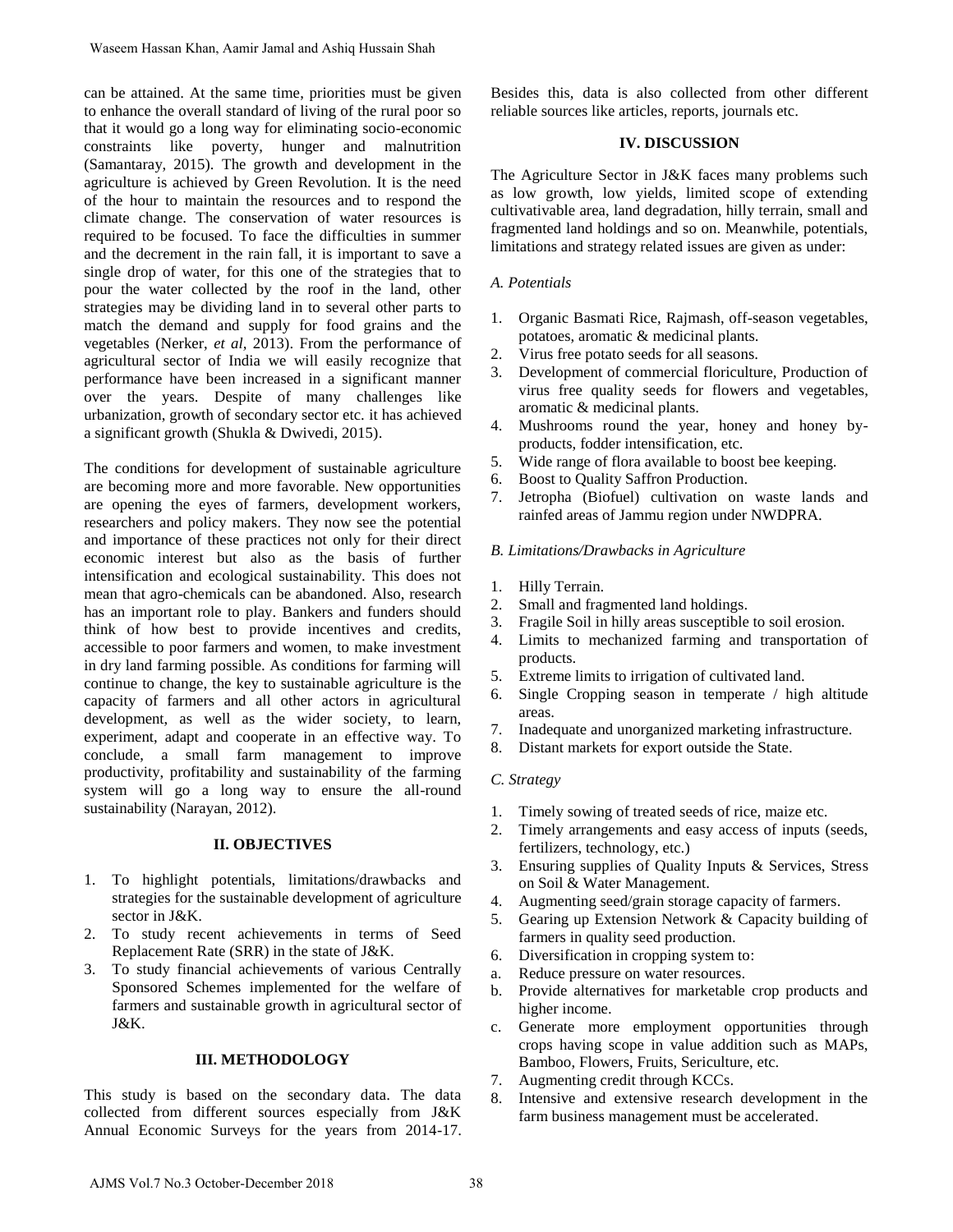## *D. Seed Management and Seed Replacement Rate (SRR)*

Seed Replacement Ratio denotes how much of the total cropped area was sown with certified seeds in comparison to farm saved seeds. It also denotes actual quality seed distributed to farmers vis-a-vis actual seed required for cultivation of crops. The national average of seed replacement rate has been above 25 percent while the J&K State is pursuing its efforts to consistently achieve the

|                                                                                                                                                                                                                                                                                                                                                                                                                                                                                                                                                                                                                                                                                                                                                                                                                                                              |                                                                                                                                                                                                                                                                                                                                                                     |         |                                                                                                                                                                                                                                                                                                                                                                                                                                                         |         |                                                                                                                                                                                                                                                                                                                                                                                                                                                                                                                                                                                                                                                                                                                                                                                                                                                                                                                                                                                                                                                                                                                                                                                                                                                                                                                                                                                                                                                                                           |         |            |       |                                       | Sustainable Agricultural Development in India with Special Reference to Jammu and Kashmir: A Macro Analysis |
|--------------------------------------------------------------------------------------------------------------------------------------------------------------------------------------------------------------------------------------------------------------------------------------------------------------------------------------------------------------------------------------------------------------------------------------------------------------------------------------------------------------------------------------------------------------------------------------------------------------------------------------------------------------------------------------------------------------------------------------------------------------------------------------------------------------------------------------------------------------|---------------------------------------------------------------------------------------------------------------------------------------------------------------------------------------------------------------------------------------------------------------------------------------------------------------------------------------------------------------------|---------|---------------------------------------------------------------------------------------------------------------------------------------------------------------------------------------------------------------------------------------------------------------------------------------------------------------------------------------------------------------------------------------------------------------------------------------------------------|---------|-------------------------------------------------------------------------------------------------------------------------------------------------------------------------------------------------------------------------------------------------------------------------------------------------------------------------------------------------------------------------------------------------------------------------------------------------------------------------------------------------------------------------------------------------------------------------------------------------------------------------------------------------------------------------------------------------------------------------------------------------------------------------------------------------------------------------------------------------------------------------------------------------------------------------------------------------------------------------------------------------------------------------------------------------------------------------------------------------------------------------------------------------------------------------------------------------------------------------------------------------------------------------------------------------------------------------------------------------------------------------------------------------------------------------------------------------------------------------------------------|---------|------------|-------|---------------------------------------|-------------------------------------------------------------------------------------------------------------|
|                                                                                                                                                                                                                                                                                                                                                                                                                                                                                                                                                                                                                                                                                                                                                                                                                                                              | gement and Seed Replacement Rate (SRR)<br>ment Ratio denotes how much of the total<br>was sown with certified seeds in comparison<br>l seeds. It also denotes actual quality seed<br>farmers vis-a-vis actual seed required for<br>crops. The national average of seed<br>te has been above 25 percent while the J&K<br>ing its efforts to consistently achieve the |         | desired level of Seed Replacement Rate (SRR) in case of<br>High Yielding Varieties of major crops. The limitation o<br>availability of breeder and foundation seeds is also<br>contributory factor. The desirable SRR level 25 percent fo<br>self pollinated crops, 35% for cross pollinated crops and<br>100 percent for hybrids at the national level have now been<br>revised to 50% for cross pollinated crops and 33% for sel<br>pollinated crops. |         |                                                                                                                                                                                                                                                                                                                                                                                                                                                                                                                                                                                                                                                                                                                                                                                                                                                                                                                                                                                                                                                                                                                                                                                                                                                                                                                                                                                                                                                                                           |         |            |       |                                       |                                                                                                             |
|                                                                                                                                                                                                                                                                                                                                                                                                                                                                                                                                                                                                                                                                                                                                                                                                                                                              |                                                                                                                                                                                                                                                                                                                                                                     |         |                                                                                                                                                                                                                                                                                                                                                                                                                                                         |         | TABLE I SEED REPLACEMENT RATE ACHIEVEMENTS IN J&K (IN %)                                                                                                                                                                                                                                                                                                                                                                                                                                                                                                                                                                                                                                                                                                                                                                                                                                                                                                                                                                                                                                                                                                                                                                                                                                                                                                                                                                                                                                  |         |            |       |                                       |                                                                                                             |
| <b>Season</b>                                                                                                                                                                                                                                                                                                                                                                                                                                                                                                                                                                                                                                                                                                                                                                                                                                                | Crop                                                                                                                                                                                                                                                                                                                                                                | 2011-12 | 2012-13                                                                                                                                                                                                                                                                                                                                                                                                                                                 | 2013-14 | 2014-15                                                                                                                                                                                                                                                                                                                                                                                                                                                                                                                                                                                                                                                                                                                                                                                                                                                                                                                                                                                                                                                                                                                                                                                                                                                                                                                                                                                                                                                                                   | 2015-16 | 2016-17    |       |                                       |                                                                                                             |
|                                                                                                                                                                                                                                                                                                                                                                                                                                                                                                                                                                                                                                                                                                                                                                                                                                                              |                                                                                                                                                                                                                                                                                                                                                                     |         |                                                                                                                                                                                                                                                                                                                                                                                                                                                         |         |                                                                                                                                                                                                                                                                                                                                                                                                                                                                                                                                                                                                                                                                                                                                                                                                                                                                                                                                                                                                                                                                                                                                                                                                                                                                                                                                                                                                                                                                                           |         | <b>KMR</b> | JMU   | Average                               |                                                                                                             |
| Kharief                                                                                                                                                                                                                                                                                                                                                                                                                                                                                                                                                                                                                                                                                                                                                                                                                                                      | Paddy                                                                                                                                                                                                                                                                                                                                                               | 22.4    | 32.52                                                                                                                                                                                                                                                                                                                                                                                                                                                   | 25      | 29.68                                                                                                                                                                                                                                                                                                                                                                                                                                                                                                                                                                                                                                                                                                                                                                                                                                                                                                                                                                                                                                                                                                                                                                                                                                                                                                                                                                                                                                                                                     | 32.54   | 33         | 42.59 | 37.795                                |                                                                                                             |
|                                                                                                                                                                                                                                                                                                                                                                                                                                                                                                                                                                                                                                                                                                                                                                                                                                                              | Maize                                                                                                                                                                                                                                                                                                                                                               | 18.15   | 15.48                                                                                                                                                                                                                                                                                                                                                                                                                                                   | 16.22   | 28.05                                                                                                                                                                                                                                                                                                                                                                                                                                                                                                                                                                                                                                                                                                                                                                                                                                                                                                                                                                                                                                                                                                                                                                                                                                                                                                                                                                                                                                                                                     | 29.69   | 30         | 40.90 | 35.45                                 |                                                                                                             |
|                                                                                                                                                                                                                                                                                                                                                                                                                                                                                                                                                                                                                                                                                                                                                                                                                                                              | Pulses                                                                                                                                                                                                                                                                                                                                                              | 42.89   | 35                                                                                                                                                                                                                                                                                                                                                                                                                                                      | 35      | 20.87                                                                                                                                                                                                                                                                                                                                                                                                                                                                                                                                                                                                                                                                                                                                                                                                                                                                                                                                                                                                                                                                                                                                                                                                                                                                                                                                                                                                                                                                                     | 70.38   | 47         | 8.33  | 27.66                                 |                                                                                                             |
| Rabi                                                                                                                                                                                                                                                                                                                                                                                                                                                                                                                                                                                                                                                                                                                                                                                                                                                         | Fodder                                                                                                                                                                                                                                                                                                                                                              | 15.18   | 55                                                                                                                                                                                                                                                                                                                                                                                                                                                      | 55      | 59.98                                                                                                                                                                                                                                                                                                                                                                                                                                                                                                                                                                                                                                                                                                                                                                                                                                                                                                                                                                                                                                                                                                                                                                                                                                                                                                                                                                                                                                                                                     | 61.00   | 45         | 69.56 | 57.28                                 |                                                                                                             |
|                                                                                                                                                                                                                                                                                                                                                                                                                                                                                                                                                                                                                                                                                                                                                                                                                                                              | Wheat                                                                                                                                                                                                                                                                                                                                                               | 26.05   | 27.34                                                                                                                                                                                                                                                                                                                                                                                                                                                   | 32.19   | 40.25                                                                                                                                                                                                                                                                                                                                                                                                                                                                                                                                                                                                                                                                                                                                                                                                                                                                                                                                                                                                                                                                                                                                                                                                                                                                                                                                                                                                                                                                                     | 41.84   | 45         | 33.80 | 39.40                                 |                                                                                                             |
|                                                                                                                                                                                                                                                                                                                                                                                                                                                                                                                                                                                                                                                                                                                                                                                                                                                              | Pulses                                                                                                                                                                                                                                                                                                                                                              | 9.21    | 17.53                                                                                                                                                                                                                                                                                                                                                                                                                                                   | 17.53   | 3.63                                                                                                                                                                                                                                                                                                                                                                                                                                                                                                                                                                                                                                                                                                                                                                                                                                                                                                                                                                                                                                                                                                                                                                                                                                                                                                                                                                                                                                                                                      | 2.56    | 41         | 8.33  | 24.665                                |                                                                                                             |
|                                                                                                                                                                                                                                                                                                                                                                                                                                                                                                                                                                                                                                                                                                                                                                                                                                                              | Oilseeds                                                                                                                                                                                                                                                                                                                                                            | 41.87   | 40.46                                                                                                                                                                                                                                                                                                                                                                                                                                                   | 31.7    | 33.60                                                                                                                                                                                                                                                                                                                                                                                                                                                                                                                                                                                                                                                                                                                                                                                                                                                                                                                                                                                                                                                                                                                                                                                                                                                                                                                                                                                                                                                                                     | 39.28   | 46         | 64.13 | 55.065                                |                                                                                                             |
|                                                                                                                                                                                                                                                                                                                                                                                                                                                                                                                                                                                                                                                                                                                                                                                                                                                              | Fodder                                                                                                                                                                                                                                                                                                                                                              | 26.89   | 24.82                                                                                                                                                                                                                                                                                                                                                                                                                                                   | 25      | 32.23                                                                                                                                                                                                                                                                                                                                                                                                                                                                                                                                                                                                                                                                                                                                                                                                                                                                                                                                                                                                                                                                                                                                                                                                                                                                                                                                                                                                                                                                                     | 28.75   | 41         | 82.73 | 61.865<br>Source: J&K Economic Survey |                                                                                                             |
| maize was observed 30% in Kashmir and<br>nmu Division. SRR in respect of Fodder is<br>45% and 69.56% during Kharief Season in<br>Jammu respectively during 2016-17 (J&K<br>vey, 2014-17). The SSR in respect of Rabi<br>h the divisions is also reflected in the above<br>onsored Schemes<br>Sponsored Schemes<br>being<br>ıtrally<br>are<br>for the welfare of the farmers and growth in<br>Sector:<br>rishi Vikas Yojana<br>ims to achieve the goal of reducing the yield<br>tant crops, through focused interventions $\&$<br>ive practices, to maximize returns to the<br>Agriculture & allied sectors and bring<br>hanges in the production & productivity of<br>onents of Agriculture & allied sectors by<br>m in a holistic manner. The financial targets<br>ts registered during 2016-17 is as under.<br>7, the department had an unspent balance of |                                                                                                                                                                                                                                                                                                                                                                     |         |                                                                                                                                                                                                                                                                                                                                                                                                                                                         |         | 350.00 lakh under Foot and Mouth Disease). Against this an<br>amount of Rs. 4972.48 lakh was released (Rs. 3849.00 lakl<br>Central Share and Rs. 1123.48 lakh as State Share).<br>2. National Mission for Sustainable Agriculture<br>National Mission for Sustainable Agriculture proposes to<br>achieve various objectives to make agriculture more<br>productive, sustainable remunerative and climate resilien<br>by promoting location specific Integrated/Composit<br>Farming Systems, to conserve natural resources through<br>appropriate soil & moisture conservation measures, to adop<br>comprehensive soil health management practices based of<br>soil fertility maps, soil test based application of macro &<br>micro nutrients, judicious use of fertilizers etc, to optimize<br>utilization of water resources through efficient wate<br>management to expand coverage for achieving more cro<br>per drop, to develop capacity of farmers & stakeholders, in<br>conjunction with other ongoing Missions and to establish an<br>intra<br>Departmental/Ministeria<br>effective<br>inter<br>and<br>coordination for accomplishing key deliverables of Nationa<br>Mission for Sustainable agriculture under the aegis of<br>NAPCC. The CSS NMSA after restructuring is to b<br>implemented under the following heads of development<br>Rainfed Area Development Programme (RADP).<br>a.<br>Climate Change & Sustainable Agriculture Monitoring<br>b.<br>Modeling & Networking. |         |            |       |                                       |                                                                                                             |
| kh against which Rs 848.02 lakh has been<br>d the expenditure was of Rs 588.163 lakh. In<br>g 2016-17 department had a provision of Rs.<br>or the implementation of the Rashtriya Krishi<br>(RKVY) (Rs. 3973.00 lakh RKVY Normal,                                                                                                                                                                                                                                                                                                                                                                                                                                                                                                                                                                                                                            |                                                                                                                                                                                                                                                                                                                                                                     |         |                                                                                                                                                                                                                                                                                                                                                                                                                                                         |         | Soil Health Mission (SHM).<br>c.<br>Paramparagath Krishi Vikas Yojana (PKVY).<br>d.<br>An amount of Rs. 153.65 lakh was available under Rainfee<br>Area Development during 2016-17 which includes Rs                                                                                                                                                                                                                                                                                                                                                                                                                                                                                                                                                                                                                                                                                                                                                                                                                                                                                                                                                                                                                                                                                                                                                                                                                                                                                      |         |            |       |                                       |                                                                                                             |
|                                                                                                                                                                                                                                                                                                                                                                                                                                                                                                                                                                                                                                                                                                                                                                                                                                                              |                                                                                                                                                                                                                                                                                                                                                                     |         |                                                                                                                                                                                                                                                                                                                                                                                                                                                         | 39      |                                                                                                                                                                                                                                                                                                                                                                                                                                                                                                                                                                                                                                                                                                                                                                                                                                                                                                                                                                                                                                                                                                                                                                                                                                                                                                                                                                                                                                                                                           |         |            |       |                                       | AJMS Vol.7 No.3 October-December 2018                                                                       |

#### TABLE I SEED REPLACEMENT RATE ACHIEVEMENTS IN J&K (IN %)

Department of Agriculture has registered a 33 % SRR of rice in Kashmir valley and 42.59 in Jammu Division. SRR in respect of maize was observed 30% in Kashmir and 40.90% in Jammu Division. SRR in respect of Fodder is anticipated at 45% and 69.56% during Kharief Season in Kashmir and Jammu respectively during 2016-17 (J&K Economic Survey, 2014-17). The SSR in respect of Rabi season for both the divisions is also reflected in the above Table I.

## *E. Centrally Sponsored Schemes*

Various Centrally Sponsored Schemes are being implemented for the welfare of the farmers and growth in the Agriculture Sector:

## *1. Rashtriya Krishi Vikas Yojana*

The scheme aims to achieve the goal of reducing the yield gaps in important crops, through focused interventions & good productive practices, to maximize returns to the farmers in Agriculture & allied sectors and bring quantifiable changes in the production & productivity of various components of Agriculture & allied sectors by addressing them in a holistic manner. The financial targets & achievements registered during 2016-17 is as under.

During 2016-17, the department had an unspent balance of Rs 1160.44 lakh against which Rs 848.02 lakh has been revalidated and the expenditure was of Rs 588.163 lakh. In addition, during 2016-17 department had a provision of Rs. 9323.00 lakh for the implementation of the Rashtriya Krishi Vikas Youjna (RKVY) (Rs. 3973.00 lakh RKVY Normal,

## *2. National Mission for Sustainable Agriculture*

- a. Rainfed Area Development Programme (RADP).
- b. Climate Change & Sustainable Agriculture Monitoring, Modeling & Networking.
- c. Soil Health Mission (SHM).
- d. Paramparagath Krishi Vikas Yojana (PKVY).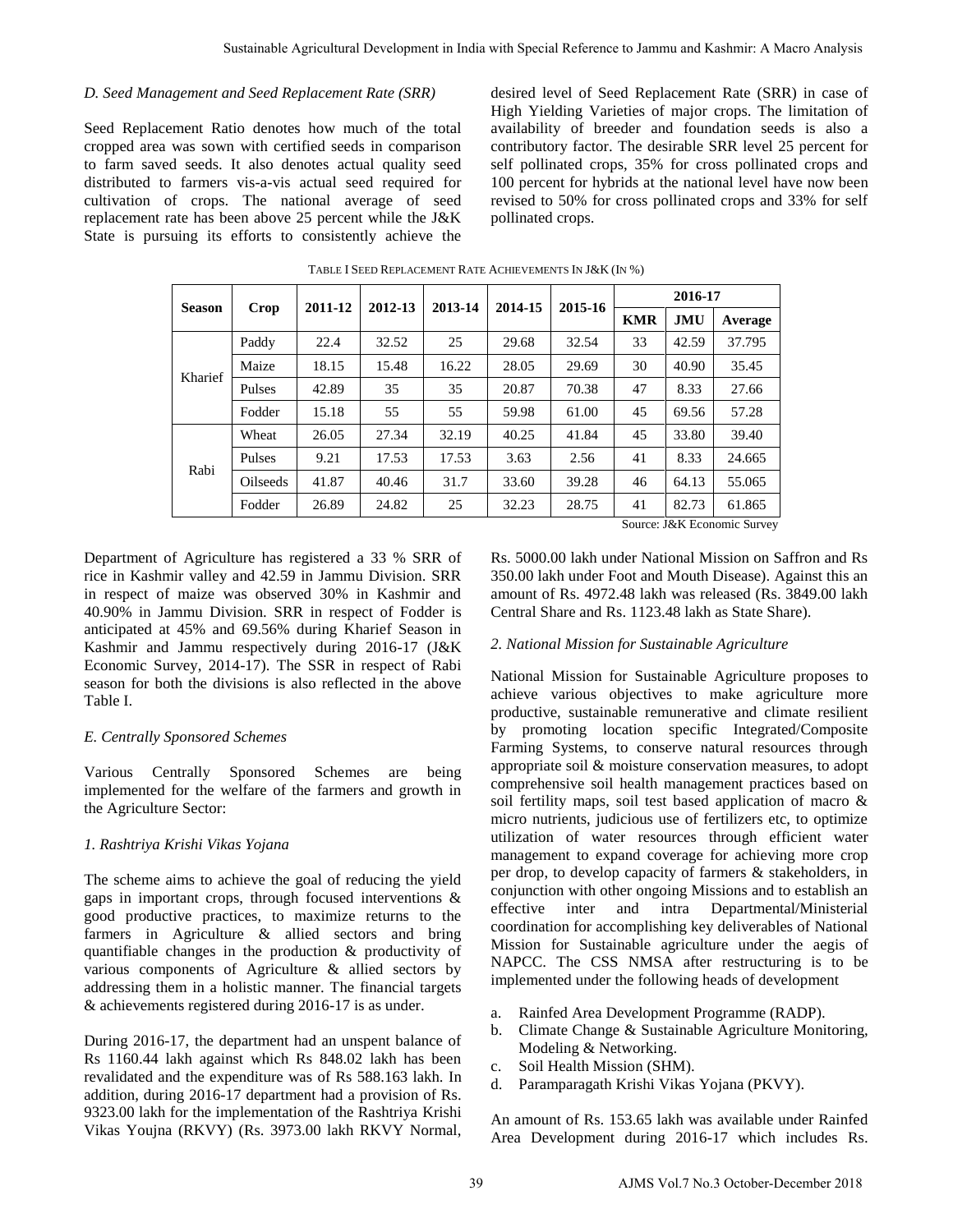142.55 lakh unspent balance and Rs. 11.10 lakh as State Share. Against which 96.30 lakh has been utilized during the year. For the Climate Change Intervention, one block each in District Budgam/ Jammu is being covered under Climate Change. Proposal on pilot basis to introduce climate resilient varieties of seeds etc to check the adverse effects of climate on production. An amount of Rs. 103.94 lakh was available during 2016-17 under Soil Health Management which includes Rs. 25.31 lakh of unspent balance and Rs. 78.63 lakh as State Share. Against which 45.91 lakh has been utilized during the year. An amount of Rs. 79.85 lakh was available under Soil Health Card Scheme which includes Rs. 56.14 lakh of unspent balance and Rs. 23.71 lakh as State Share. Against which the expenditure during 2016-17 was Rs. 50.02 lakh. The achievements made during the year is as under

- a. 108690 farmers covered during 2016-17.
- b. 139295 soil samples taken.
- c. 74565 samples tested.
- d. 249920 Soil Health Cards generated/printed during the period.
- e. An amount of Rs. 134.87 lakh was available under Paramparagath Krishi Vikas Yojana which includes Rs. 32.96 as un-spent balance, Rs. 87.81 lakh as fresh release and Rs. 14.10 lakh as State Share. Against which the expenditure was Rs. 62.73 lakh.

## *3. National Mission on Agricultural Extension and Technology (NMAET)*

The scheme aims to extend Agricultural education for transfer of technology, introduction of improved seeds, limited and specific use of pesticides & introduction of modern farm business machinery. The scheme envisages implementation of the core components for ensuring easy availability of inputs (i.e. seeds, pesticides & machinery) at reasonable prices. Agricultural Extension & Technology have to go hand in hand and that is the genesis of the National Mission on Agricultural Extension & Technology, so that delivery of appropriate technology & improved Agronomic Practices are enabled. The CSS NMAET has been restructured & is comprising of sub-schemes viz, Sub-Mission on Agricultural Mechanization; Sub-Mission on Agricultural Extension; Sub-Mission on Seed & Planting Material and Sub-Mission on Plant Protection. An amount of Rs 3365.46 lakh has been approved for the implementation of NMAET which includes Sub-Mission on Agriculture Mechanization (Rs. 356.67 lakh), Sub-Mission on Agricultural Extension (Rs. 1507.78 lakh) and Sub-Mission on Seed & Planting Material (Rs.1501.01 lakh) during 2016-17. An amount of Rs. 1904.77 Lakh (including State Share of Rs. 285.79 lakh) has been received by the Department for the implementation of various programmes in a mission mode manner during the year 2016-17. Besides there was unspent balance of Rs. 316.36 lakh. Therefore the total availability during the year was Rs. 2221.13 lakh. Against which an amount of Rs. 1925.50 (Including Rs. Waseen Hassan Khan, Aamir Jamal and Ashiq Hussain Shah<br>
4255 lakhu uagenet balance and Rs. 1110 lakh as State<br>
4257 lakhu uagenet balance and Rs. 1110 lakh as State<br>
here Park Tor the Climate Change Intervention, one block

208.67 lakh as State Share) has been utilized during the year.

## *4. National Food Security Mission (NFSM)*

National food Security Mission is under implementation in J&K to increase the disease free Food production of rice, wheat, pulses & course cereals (Maize), to increase the farmer's income by making the farm business management more profitable and to generate employability. During 2016-17, action plan has been approved at an amount of Rs. 1584.12 lakh. An amount of Rs 871.26 lakh has been received (Central Share as Rs. 712.85 lakh & State Share Rs 158.41 lakh) against which Rs.7739.41 lakh has been expended during 2015-16 which includes the state share of Rs 110.548 lakh.

## *5. National Mission for Oilseed and Oil Palm (NMOOP)*

Action Plan of Rs. 111.87 lakh was approved for the year 2016-17. No Central Share was released during the year. However there was an unspent amount of Rs. 38.82 lakh against which Rs. 27.09 lakh were utilized during 2016-17. Moreover against State Share of Rs. 11.19 lakh available during 2016-17, Rs. 3.61 lakh were expended. Under Mini Mission Ist (MM-I), 26 was brought under rape seed and mustard block demonstration crop/variety-wise by way of providing of 50% of the cost of inputs on rape seed and mustard besides one farmers training programme was also organized.

## *6. Pradhan Mantri Fasal Bima Yojana (PMFBY)*

The scheme provides uniform premium as only 2% to be paid by the farmers for all Kharif crops, 1.5% for all Rabi crops and in case of annual commercial and horticulture crops the premium is 5% only of sum insured.

## *7. Pradhan Mantri Krishi Sinchaye Youjna (PMKSY)*

The scheme is for a period of five years from 2015-2020 to achieve "more crop per drop" for overall rural prosperity. The funding for the works proposed under comprehensive water security plan is to be obtained through convergence from existing centrally sponsored schemes e.g. MNREGA, PMKSY, IWMP etc. As about 75 percent of the net cultivated area of Jammu region and 60 percent of Kashmir region is un-irrigated. The Department has drawn up 22 District Irrigation Plans (DIPs) requiring Rs. 14688.46 crore to be executed in a phased manner to make efficient and judicious use of every drop of irrigation water under the Pradhan Mantri Krishi Sinchai Yojana (PMKSY).

## *8. Command Area Development & Water Management Programmes*

The following projects of Command Area Development are under execution/ are being taken up: